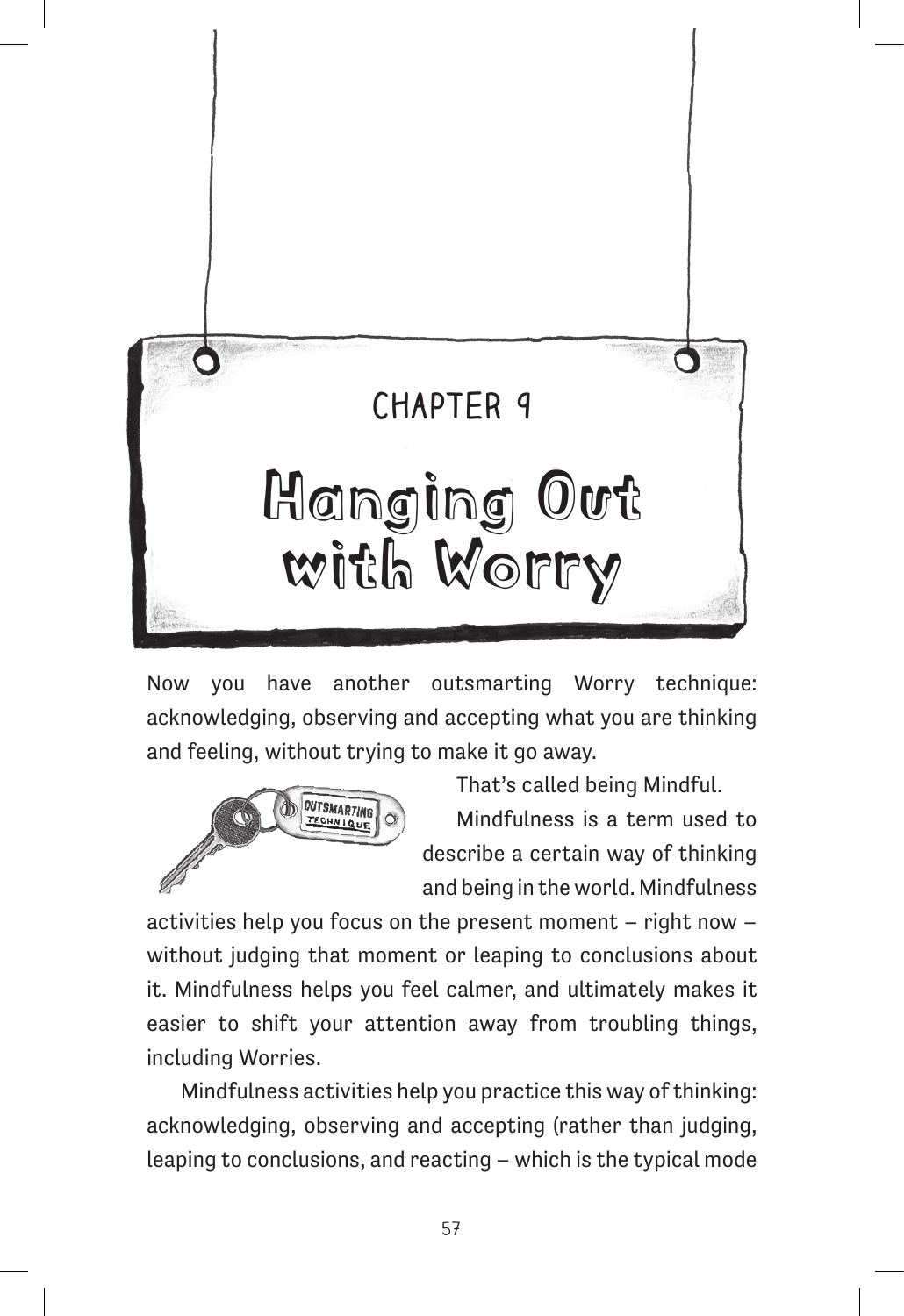for most of us). They do need to be practiced – every day if possible – to teach your brain to smoothly shift away from fretful Worry into this calm, accepting mode.

It works best to practice initially when you aren't worried. Then, as you get more used to being Mindful, you can start to use the techniques when you are worried, too.

There are a ton of Mindfulness activities to help you learn this way of thinking. You'll find them online or in books.

Here are two to get you started:

## Follow Your Senses…

- $\sim$  Sit comfortably with your back straight and your arms relaxed.
- $\sim$  Take three slow breaths, in through your nose and out through your mouth.
- $\sim$  Close your eyes.
- $\sim$  Pick one of your senses, perhaps hearing.
- $\sim$  Focus on the first sound you hear. Maybe it's the fan running the heating or cooling system in whatever room you are in. Pay attention to that sound. Really listen to it. Let all the other sounds you hear fade into the background while keeping that fan noise right at the front of your awareness.
- $\sim$  If a thought pops into your head, notice what is happening by whispering, "thinking" or "wandering," and then let the thought go. Re-focus on the sound.
- $\sim$  Stay aware of the fan noise for a few minutes telling yourself, "wandering" when you need to – then broaden your focus. Keep your eyes closed and again pay attention. What else do you hear?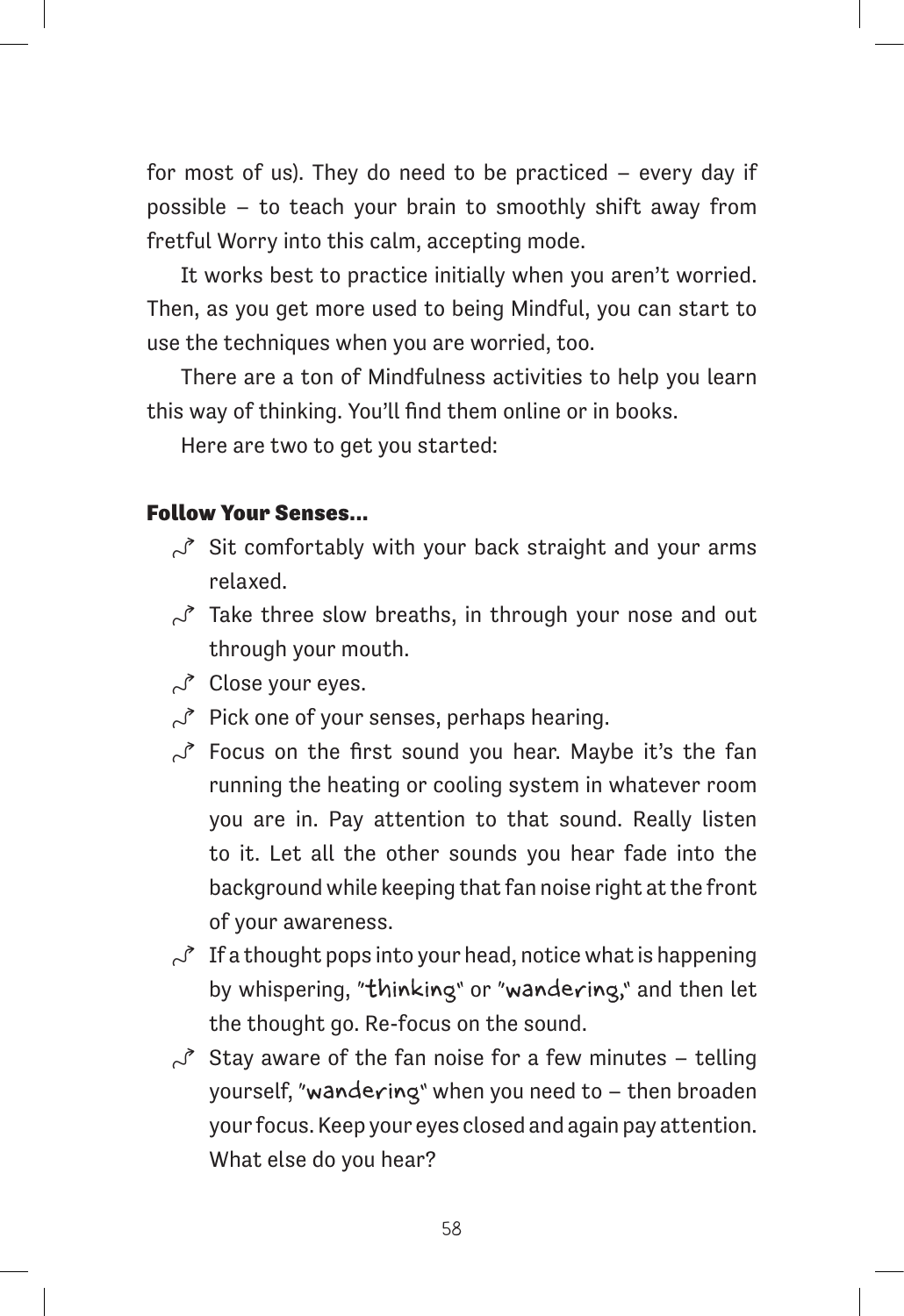- $\leq$  Pick another sound and zoom in on it.
- $\mathcal{S}$  Focus on that next sound maybe the traffic outside. Concentrate on the new sound.
- $\mathcal{S}$  If you become aware of other noises, including the first sound you were paying attention to, simply make note of it ("fan") and then turn your attention back to the traffic.
- $\sim$  After a few minutes, breathe deeply and open your eyes.

## Away in a Bubble…

- $\sim$  Sit comfortably with your back straight and arms relaxed.
- $\sim$  Breathe slowly and deeply three times, in through your nose and out through your mouth. As you are breathing, close your eyes.
- $\sim$  Think of a Worry, or some other feeling that is bothering you.
- $\sim$  Imagine a bubble forming around your Worry, fully enclosing it.
- $\sim$  Picture the bubble in your mind, clear, with just a hint of bluish tinge, **WORRY** like a giant soap bubble with your Worry on the inside, fully enclosed.  $\sim$  In your mind, watch the

bubble with your Worry inside floating away. Off into the sky. Getting smaller and smaller.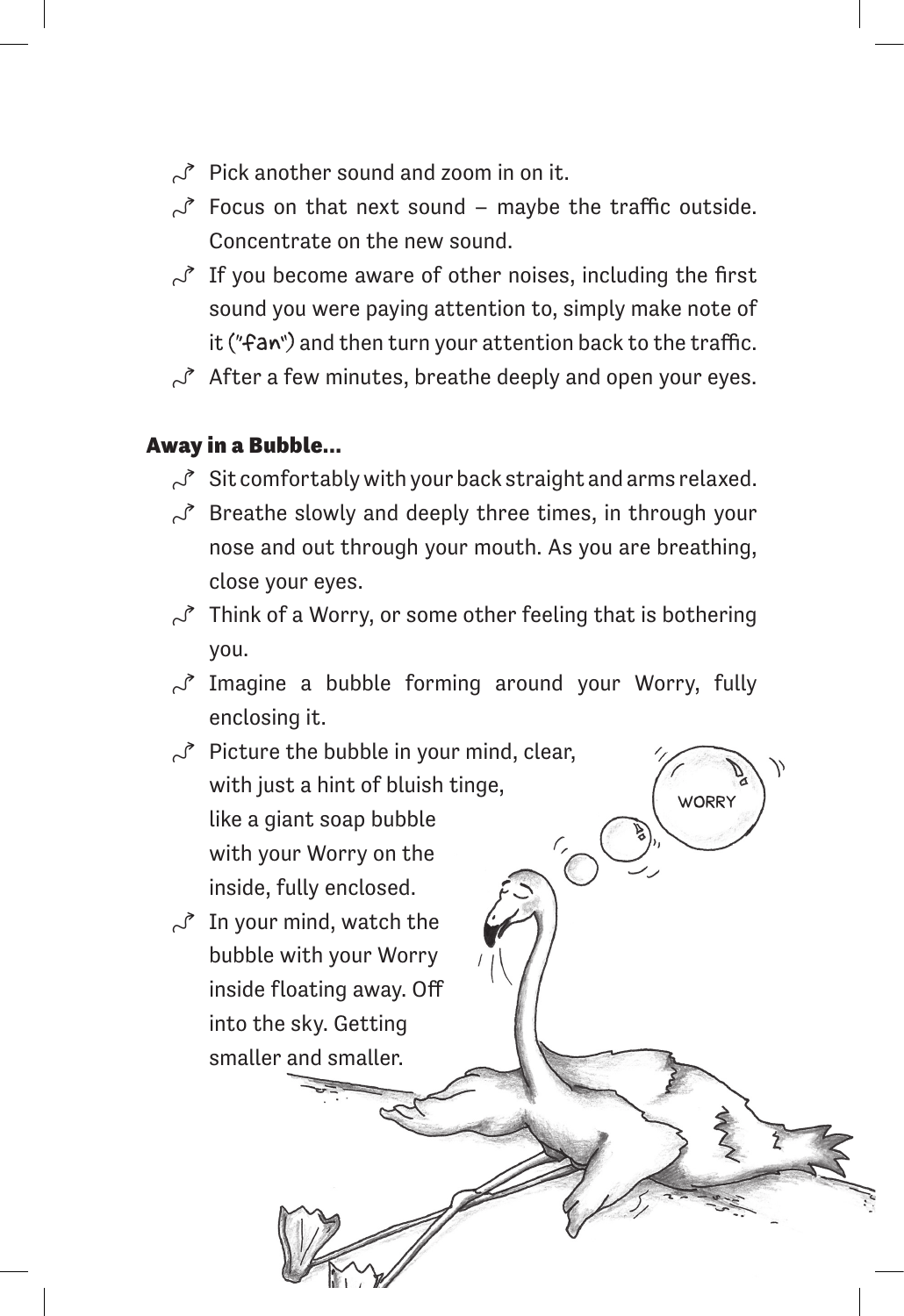- $\mathcal{S}$  Keep your eyes closed as you imagine the bubble drifting in the breeze, so small you can barely see it.
- $\mathcal{S}$  Whisper goodbye to the bubble, and let it continue to float away.
- $\sim$  Take two more breaths and when you are ready, open your eyes.

Being Mindful helps you be less reactive to uncomfortable thoughts and feelings, including thoughts and feelings triggered by Worry. Mindfulness helps you remember that thoughts and feelings come and go, and that there is no need to debate, battle against or avoid them.

Mindfulness helps you outsmart Worry by just hanging out with it.



Look at Worry. What a fascinating creature. Jumping up and down. Making all sorts of noise.